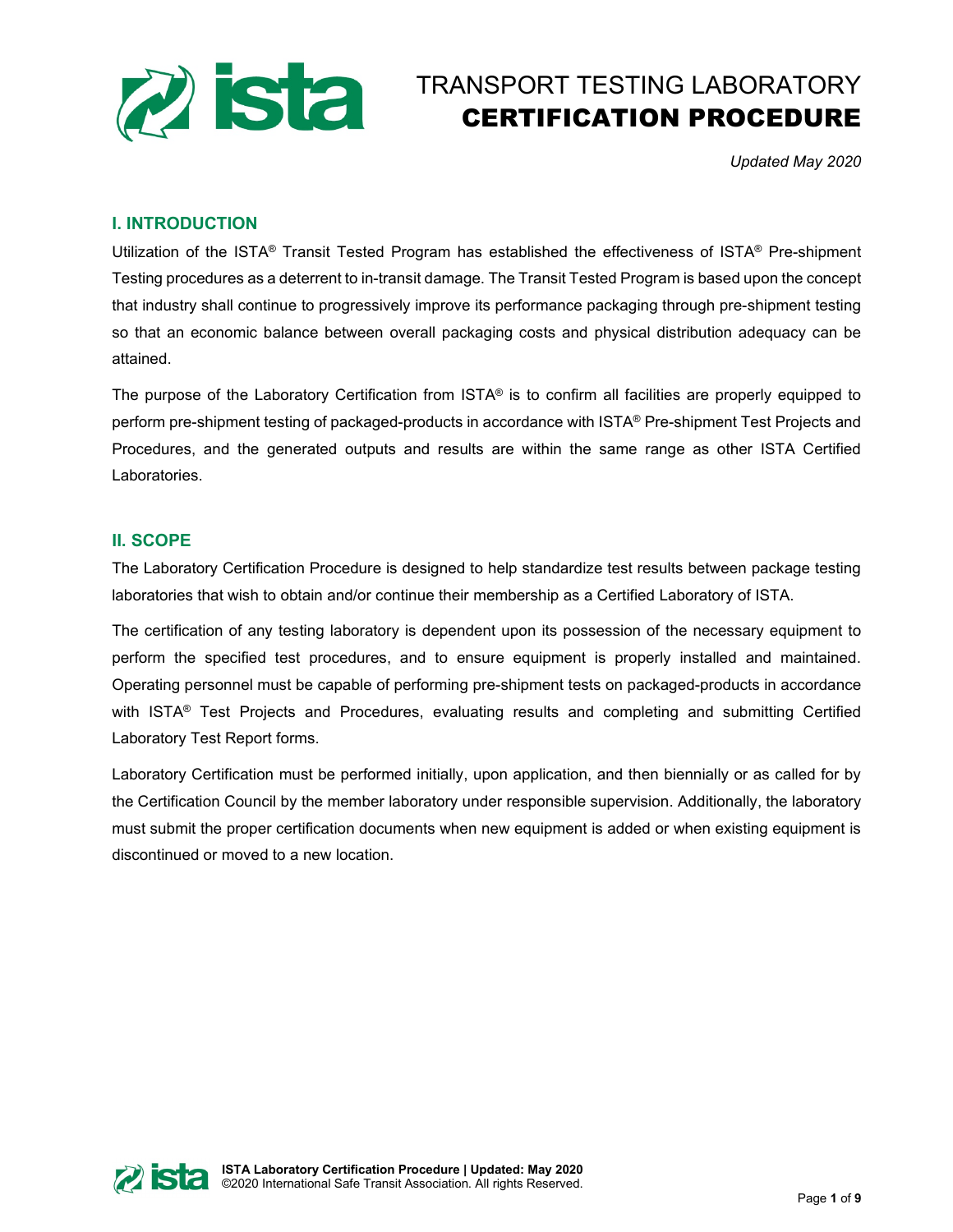**Equipment capabilities along with a video as outlined in this document should be recorded on the ISTA® Equipment Verification forms using the Lab Certification Portal (located within the Resources folder of the ISTA Member Menu). The Lab Certification portal is only accessible to ISTA Laboratory members using their company login (issued to the Delegate). An instructional video on how to use the Lab Certification Portal can be found on ISTA.org under Resources then On-Demand Webinars & Videos**.



An evaluation of the data, with appropriate comments, will be provided to the laboratory within thirty (30) days after receipt of the completed Equipment Verification forms and video. In the event that the evaluation discloses a need for the adjustment of laboratory equipment, appropriate suggestions regarding remedial action will be made by ISTA Staff and or ISTA Certification Council.

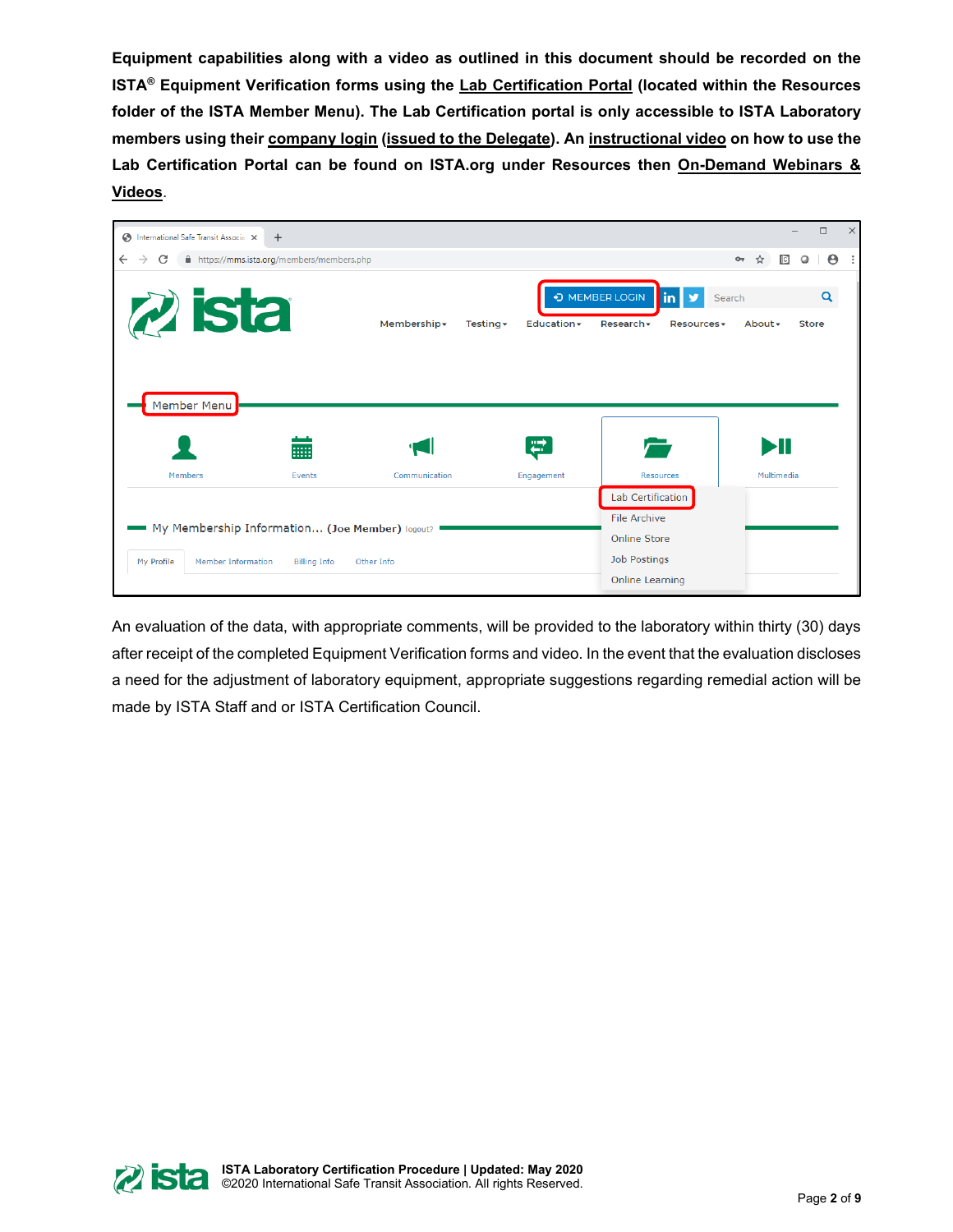# **III. EQUIPMENT REQUIRED**

- 1. Vibration Test System
	- i. A substantial wood box **(corrugated containers will not be accepted)** filled with sand or equivalent to a gross weight of 100 lb (45 kg). In order to maintain uniform data, it is required that this test box be a Style 2 Nailed Wooden Box (end cleats INSIDE), measuring approximately 24" x 18" x 10", OD (Fig. 1). It is recommended that it be retained and kept continuously available for periodic equipment calibration.
	- ii. Carpenter's level
	- iii. Calibrated tachometer or speed indicator for determining shaft RPM
	- iv. Metal shim  $\frac{1}{16}$  inch thick, approximately two (2) inches wide.
	- v. A solid surface to perform the Phase Relationship test (as described in A1.5, below).
	- vi. Blank copy paper and pencil/pen.
- 2. Compression Tester
	- i. Stop watch or watch with seconds hand.
	- ii. Measuring Tape
- 3. Drop Tester
	- i. Measuring Tape

## **IV. ADDITIONAL EQUIPMENT REQUIRED** (when applying for listed Projects or Procedures)

- 1. Top Load apparatus (Procedure 3A)
- 2. 2 Hazard Blocks (Procedure 3A)
- 3. 2 Consolidation Bags (Procedure 3A-small)
- 4. Dunnage materials (Procedure 3A-small)
- 5. Fork Truck Handling Course (Procedure 3B)

#### **V. VIDEO PROCEDURE**

This section of the ISTA Laboratory Certification procedure involves creating video(s) of the equipment and methods involved in certification, in lieu of an on-site inspection. This procedure is used for existing laboratories needing re-certification and by new laboratory members submitting their initial certification. **This procedure is required on a biennial basis, regardless of changes to equipment since the last recertification.**

The video must include all parts of the video procedure (please note the checklist on the last page of this procedure - that will help you generate the video). Your video will be kept on file with ISTA, and therefore will become ISTA property. For this reason, please consider making a back up of your video to keep at your facility. If you need your video returned or deleted for any reason, please contact ISTA.

#### **MATERIALS REQUIRED**

See previous documentation for calibration equipment required. In addition, the following will be needed for the video:

- 1 A digital camera with video capability
- 2 Blank sheets of paper and black pen for making titles.





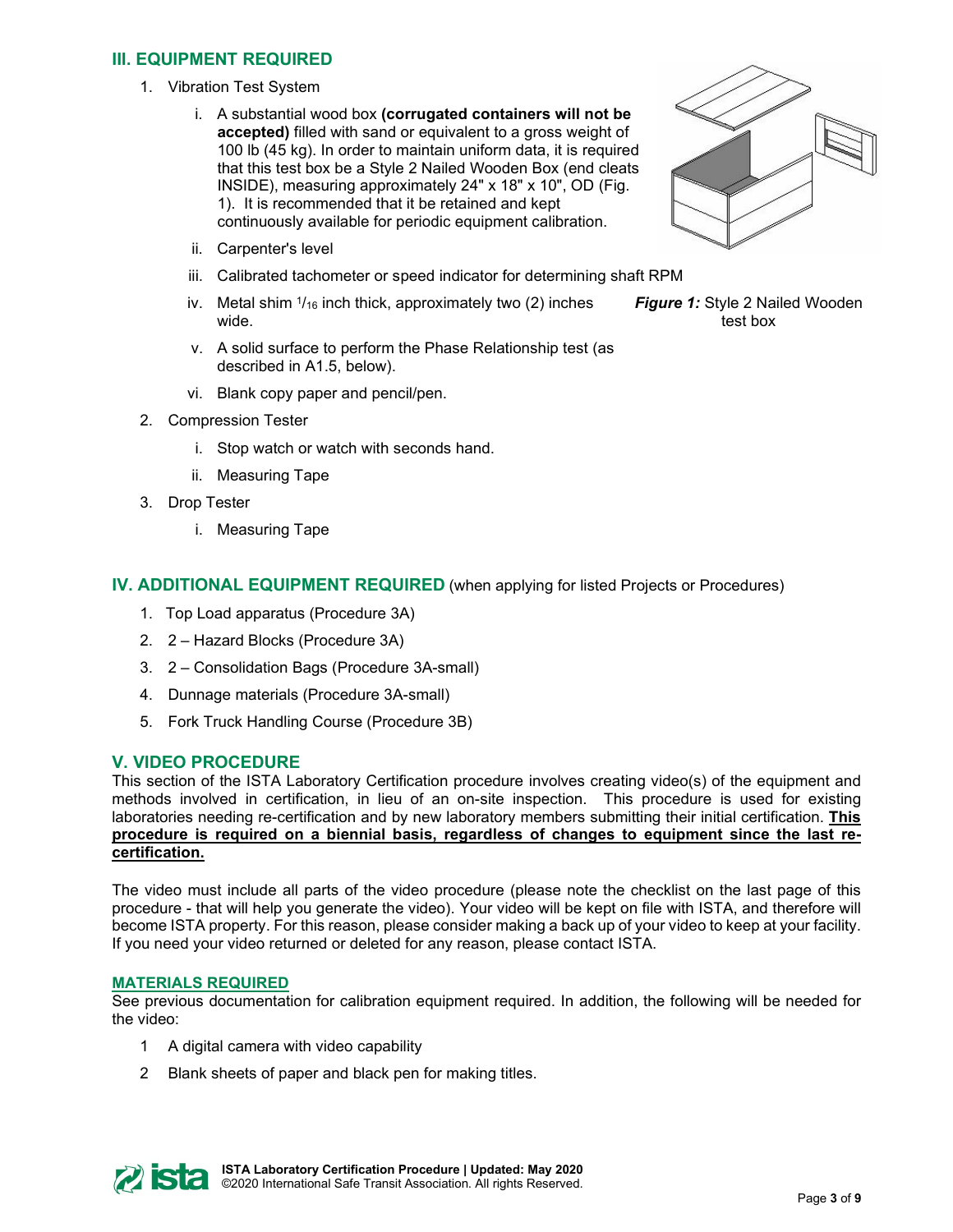**STEPS FOR VIDEO** (a checklist is included on the last page for your convenience)

- 1 A camera tripod, special lighting, batteries or electrical service or other accessories may be required according to the situation.
- 2 Prepare a title on a sheet of paper and videotape for approximately 10 seconds. Include the applicant laboratory name and address, Member ID number if applicable, and the date of taping. Additional titles may be used throughout the taping to identify equipment but are not required.
- 3 Progress through the steps for each piece of equipment, below. Video each step in the Procedure that applies to your laboratory (required steps are labeled with an \*. For each piece of equipment also show an overall view of the equipment, followed by the procedure as defined. When possible, zoom in to show details of the process. (Tip: having an assistant run the video equipment is easier than doing everything with one person.)

## **A1. FIXED DISPLACEMENT VIBRATION (rotary or vertical linear motion)**

- 1 Inspect the table surface. Rough, worn or painted surfaces should be replaced or cleaned.
- 2 Check the mounting bolts for tightness.
- 3 **\*(Video Required)** Operate the machine through its entire frequency range to determine smoothness of operation.
- 4 **\*(Video Required)** Show that the table surface is level: With the machine turned off, place a carpenter's level on the center of the table, parallel with the direction of motion. Manually rotate the **carpenter's level** slowly through one complete revolution. Should the bubble deviate from its original position, the table surface is not level and adjustment is required before certification will be approved.
- 5 **\*(Video Required)** Verify phase relationship of the primary and secondary shafts ("Circle Test"; for rotary motion only):

Clamp a wooden pencil at a corner of the table, parallel to the shafts, with the point extending beyond the edge. With the table operating at about 250 CPM, slowly bring a blank sheet of paper mounted on a stable surface (i.e., clip board attached to a hand truck) into steady contact with the pencil point for several revolutions. Repeat at each corner. If the resultant figures appear as 1-inch diameter circles at all four (4) corners then the shafts are operating in phase. Should any of the resultant figures appear as an ellipse, or outside of the tolerance of  $+/ 1/16$  inch, then the shafts are out-of-phase and adjustment is required before certification will be approved. Document the corner for each circle produced. The circles must be submitted to ISTA with certification materials.

- 6 **\*(Video Required)** Sample Testing: Center the 100 lb wooden test box on the vibration table with one end panel against a fence (as applicable). Start the table at a low frequency and slowly increase the vibration frequency until the metal shim may be slipped along under the bottom edge of the box. You should be able to move the shim intermittently (at the top of each cycle) along one entire edge of the box in a direction parallel to the motion of the vibration tester.
- 7 Complete **FIXED DISPLACEMENT VIBRATION Equipment Verification Form** in the Lab Certification Portal (located within the Resources folder of the ISTA Member Menu) along with circles requested in A1.5 above and applicable outside calibration documentation.

# **A2. RANDOM VIBRATION**

- 1 Inspect the table surface. Rough, worn or painted surfaces should be replaced or cleaned.
- 2 Check the mounting bolts for tightness.
- 3 **\*(Video Required)** Operate the machine through its entire frequency range to determine smoothness of operation.

#### **Continued on the next page.**

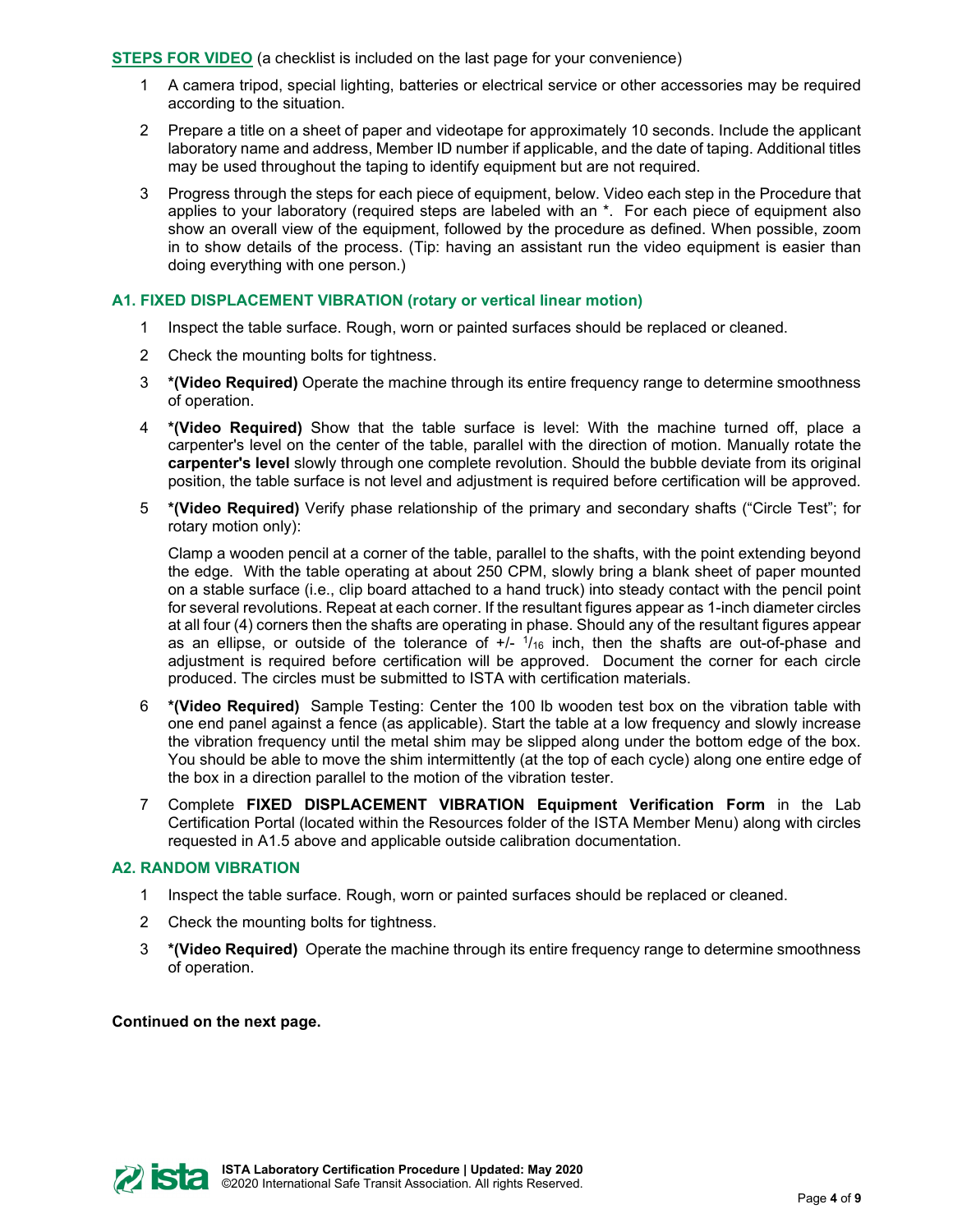4 **\*(Video Required)** Place the wooden test box on the unit and perform sample testing using the table below. Adjust any discrepancies in accordance with the manufacturer's service manual. PSD breakpoints are available in the current ISTA Projects and Procedures listed, or contact ISTA for PSD breakpoints.:

| Perform the following vibration profiles as shown<br>in the applicable ISTA Procedure.<br>(Submit control plots with Equipment Verification Forms and video): | <b>Applicable ISTA</b><br><b>Procedure</b> |  |
|---------------------------------------------------------------------------------------------------------------------------------------------------------------|--------------------------------------------|--|
| Random vibration spectrum, overall Grms: 1.15                                                                                                                 | 1G.1H.                                     |  |
| Theoretical stroke: 0.884 in (22.45 mm) peak-to-peak.                                                                                                         | 2A, or 2B                                  |  |
| Random vibration spectrum, overall Grms: 0.51                                                                                                                 | 2C                                         |  |
| Theoretical stroke: 0.950 in (24.13 mm) peak-to-peak.                                                                                                         |                                            |  |
| Steel Spring Truck spectrum, overall Grms 0.54                                                                                                                | 2C, 3B, 3E, 3H, or                         |  |
| Theoretical stroke: 1.777 in (45.13 mm) peak-to-peak.                                                                                                         | 6-Amazon.com-SIOC                          |  |
| Air ride truck spectrum, overall Grms: 0.28                                                                                                                   | 2C, or                                     |  |
| Theoretical stroke 2.14 in (54 mm) peak-to-peak                                                                                                               | 3H                                         |  |
| Over-the-Road Trailer spectrum, overall Grms: 0.53                                                                                                            | 3A, 6-Amazon.com-Over Boxing,              |  |
| Theoretical stroke: 1.855 in (47.12 mm) peak-to-peak.                                                                                                         | or                                         |  |
|                                                                                                                                                               | 6-Amazon.com-SIOC                          |  |
| Pick-up and Delivery Vehicle spectrum, overall Grms: 0.46                                                                                                     | 3A, or                                     |  |
| Theoretical stroke: 2.312 in (58.72 mm) peak-to-peak.                                                                                                         | 6-Amazon.com-SIOC                          |  |
| Rail spectrum, overall Grms: 0.13                                                                                                                             | 3H                                         |  |
| Theoretical stroke: 0.837 in (21.26 mm) peak-to-peak                                                                                                          |                                            |  |
| Vibration under low pressure spectrum, overall Grms: 1.05                                                                                                     | 3A (optional)                              |  |
| Theoretical stroke: 0.296 in (7.52 mm) peak-to-peak.                                                                                                          |                                            |  |
| Random vibration spectrum, overall Grms: 0.464                                                                                                                | 6-SAMSCLUB                                 |  |
| Theoretical stroke: 1.556 in (39.5 mm) peak-to-peak                                                                                                           |                                            |  |
| Random vibration spectrum, overall Grms: 0.552                                                                                                                | 6-SAMSCLUB                                 |  |
| Theoretical stroke: 1.649 in (41.9 mm) peak-to-peak                                                                                                           |                                            |  |

5 Complete **RANDOM VIBRATION Form** in the Lab Certification Portal (located within the Resources folder of the ISTA Member Menu) along with applicable control plots and applicable outside calibration documentation.

# **B1. INCLINE IMPACT TESTER**

- 1 Inspect the dolly surface. Rough, worn or painted surfaces should be replaced or cleaned.
- 2 Check the mounting bolts for tightness.
- 3 **\*(Video Required)** Perform the verification test from the Equipment Verification Form: Perform 5 empty dolly impacts from the top of the incline to assure free running of the wheels and smoothness of operation.
- 4 **\*(Video Required)** Record velocimeter readings and calculate inches per second on Page 2 of Equipment Verification Form.
- 5 Complete both pages of the **INCLINE IMPACT TESTER Form** in the Lab Certification Portal (located within the Resources folder of the ISTA Member Menu) along with applicable outside calibration documentation.

# **B2. HORIZONTAL SLED IMPACT TESTER**

- 1 Inspect impact surface. Rough, worn or painted surfaces should be replaced or cleaned.
- 2 Check mounting bolts for tightness and rails for alignment and smoothness of surface.
- 3 **\*(Video Required)** Make five impacts to assure free running and smoothness of operation.
- 4 Complete **HORIZONTAL IMPACT SLED Form** in the Lab Certification Portal (located within the Resources folder of the ISTA Member Menu) along with applicable outside calibration documentation.

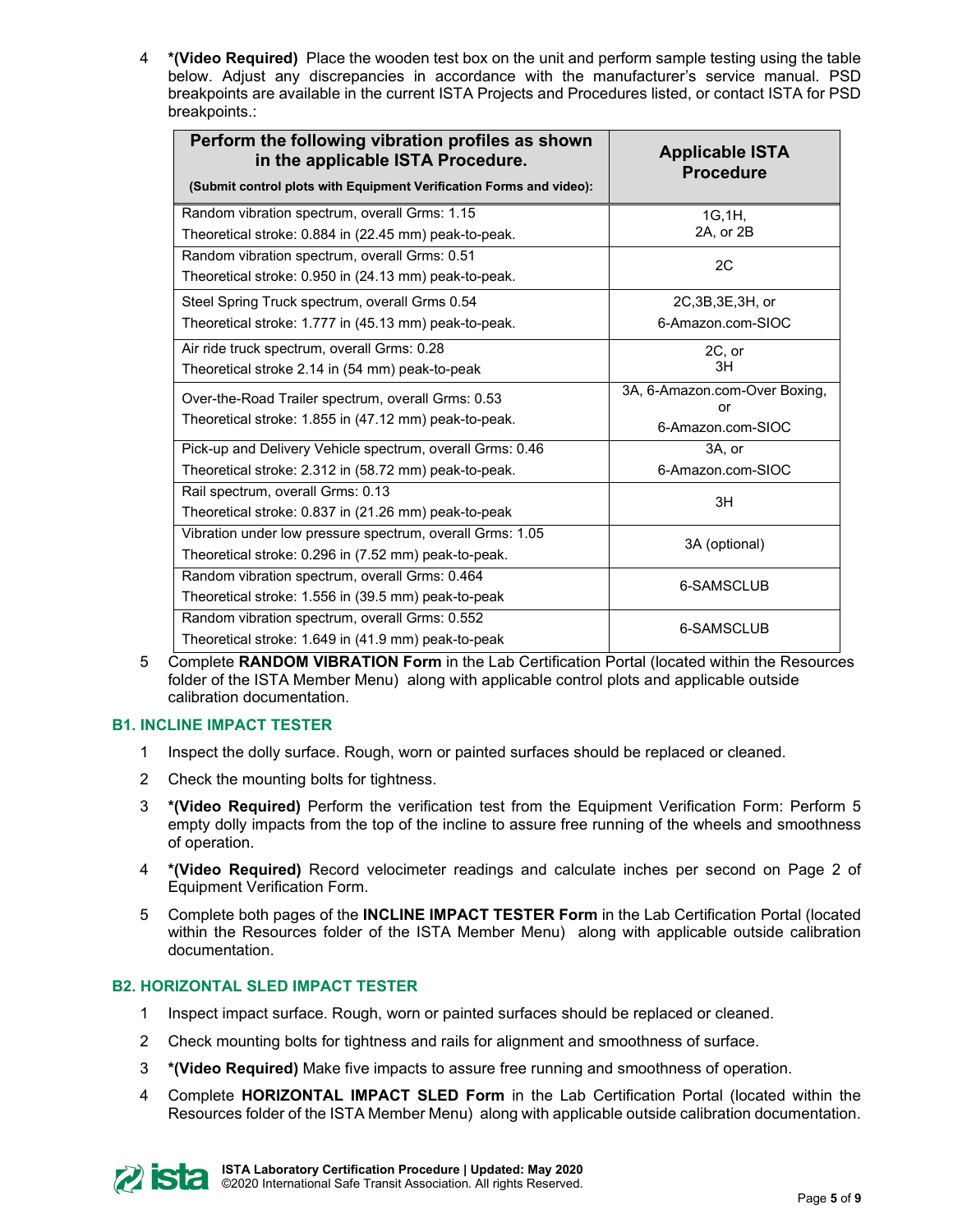#### **C1. FREE FALL DROP TESTER**

- 1 Inspect the surface of the drop table leaves, swing arm platform or other surface on which the packagedproduct being tested may rest. Rough, worn or painted surfaces should be replaced or cleaned.
- 2 Check the surface upon which packaged-products are dropped. Rough, worn or warped areas should be replaced.
- 3 \***(Video Required)** Determine that dropping surface is an unyielding (solid) base by tapping on it with a hammer or similar device.
- 4 **\*(Video Required)** Operate release mechanism to determine that packaged-products will fall without restraint.
- 5 **\*(Video Required)** Sample Testing: Determine that release mechanism allows the packaged-product to strike base properly (i.e., that base is horizontal and that packages dropped impact the base with no deviation from the horizontal). This is accomplished by doing sample drops on a corner, edge, side and end, using a 5-25 lb actual or simulated packaged-product.
- 6 Complete **FREE FALL DROP TESTER Form** in the Lab Certification Portal (located within the Resources folder of the ISTA Member Menu) along with applicable outside calibration documentation.

#### **C2. SHOCK TEST SYSTEM**

- 1 Inspect any surface on which the packaged-product being tested may rest. Rough, worn or painted surfaces should be replaced or cleaned.
- 2 Check the mounting bolts for tightness. Determine that unit is anchored in accordance with manufacturer's recommendations to an unyielding (solid) base.
- 3 **\*(Video Required)** Operate release mechanism to determine if packaged-product receives indicated shock accurately.
- 4 **\*(Video Required)** Sample Testing: Determine that release mechanism allows the packaged-product to be impacted solidly. This is accomplished by doing a sample test on a corner, edge, side and end, using a 5-25 lb actual or simulated packaged-product.
- 5 Complete **SHOCK TEST SYSTEM Form** in the Lab Certification Portal (located within the Resources folder of the ISTA Member Menu) along with applicable outside calibration documentation.

#### **D. COMPRESSION TESTER (VERITCAL COMPRESSION)**

- 1 Inspect all surfaces to be certain that they are smooth and horizontal when at rest.
- 2 **\*(Video Required)** Sample Testing: Operate unit to assure that compression rate is constant and within limits (use a measuring tape and run the machine, showing that the platen moves at the required rate).
- 3 **\*(Video Required)** Sample Testing: Load and operate unit to show that platens do not deflect at a maximum rated load (do not use maximum force if it will damage the machine).
- 4 Complete **COMPRESSION TESTER Form** in the Lab Certification Portal (located within the Resources folder of the ISTA Member Menu) along with applicable outside calibration documentation.

#### **E. ENVIRONMENTAL CONDITION CHAMBER**

- 1 Inspect unit to see that seals are tight and not worn.
- 2 **\*(Video Required)** Operate unit and verify that temperature can be maintained within +/- 4 degrees Celsius (show instrumentation).
- 3 **\*(Video Required)** Operate unit to verify that relative humidity can be maintained within +/- 5% (show instrumentation).
- 4 Complete **ENVIRONMENTAL CONDITIONING CHAMBER Form** in the Lab Certification Portal (located within the Resources folder of the ISTA Member Menu) along with charts or graphs showing temperature and humidity function and applicable outside calibration documentation.

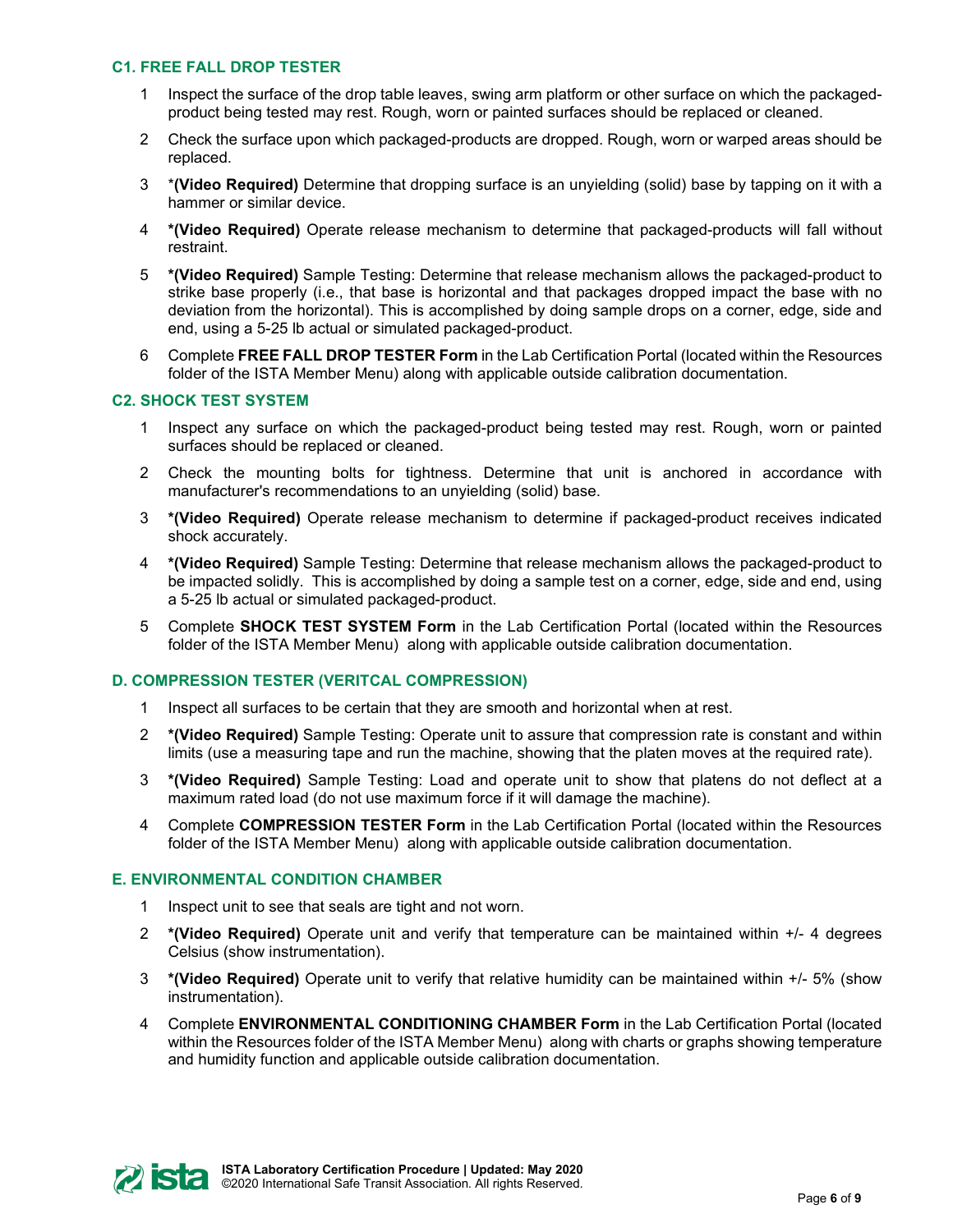#### **F. CLAMP TESTER (HORIZONTAL COMPRESSION)**

- 1 Inspect all surfaces to be certain that they are smooth and vertical when at rest.
- 2 **\*(Video Required)** Sample Testing: Operate unit to assure that clamping rate is constant through the full clamping range (use a measuring tape and run the machine, showing that the platens move at a consistent rate).
- 3 **\*(Video Required)** Sample Testing: Operate unit to assure that the platen force is accurate within limits (using accepted calibration means show that the force rating of the platens is accurate +/- 5%).
- 4 **\*(Video Required)** Sample Testing: Load and operate unit to show that mechanism allows the packaged-product to be clamped and lifted off the ground. This is accomplished by doing a sample test on a 5-25 lb actual or simulated packaged-product.
- 5 Complete **CLAMP TESTER Form** in the Lab Certification Portal (located within the Resources folder of the ISTA Member Menu) along with applicable outside calibration documentation.

#### **COMPLETING THE EQUIPMENT VERIFICATION FORMS**

Equipment Verification Forms are required for new labs seeking certification and must be completed in full and submitted for approval in the **Lab Certification Portal (located within the Resources folder of the ISTA Member Menu)**. These forms are vital to documenting your laboratory's capabilities and capacities. A form must be filled out completely for each piece of equipment used for ISTA testing. If your equipment does not utilize listed instrumentation, leave those fields blank as well. Leave blank those forms that represent equipment you don't have.

#### **LABELING YOUR VIDEO(S)**

Please name your files and electronic media with the **Company Name and ISTA Member ID** (if applicable).

#### **SUBMITTING YOUR MATERIALS**

All lab certification materials should be in a digital format. Materials should be submitted online through the Lab Certification Portal (located within the Resources folder of the ISTA Member Menu).

# **Please compress the video files and attach them to the appropriate Equipment Form within the Lab**

**Certification Portal. The video(s)** can be submitted in one of the following file types: .mpg, .avi, .mov, .wmv, .mod, .mp4, .rm, .rar, .zip

**Calibration and Control Plots** must be submitted with your lab certification. These should be uploaded with each equipment form. The documentation required is listed below:

- Calibration certificates to a traceable source (calibration is required on an annual basis)
- Control plots if certifying to Procedures 3A or 3E, and/or to Project 3B and 6-SAMSCLUB
- Circles for rotary motion fixed displacement vibration Only applicable if you are submitting for approval Rotary Motion Fixed Displacement vibration equipment.

**Equipment Forms** should be filled out online via the Lab Certification Portal (located within the Resources folder of the ISTA Member Menu)

**Electronic Submission:** Use the Lab Certification Portal (located within the Resources folder of the ISTA Member Menu). **The Lab Certification portal is only accessible to ISTA Laboratory members using their company login (issued to the Delegate).** An instructional video on how to use the Lab Certification Portal can be found on ISTA.org under Resources then On-Demand Webinars & Videos.

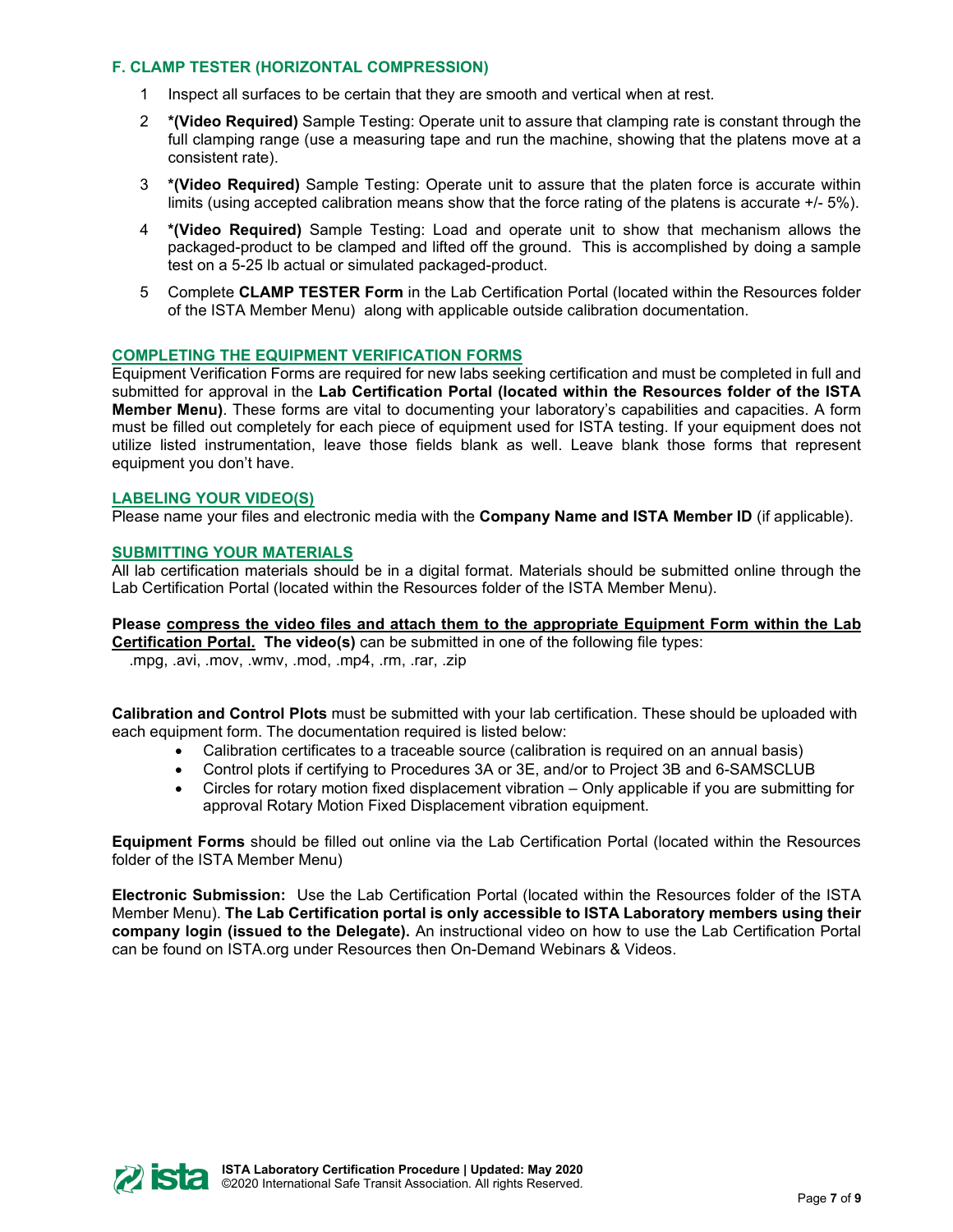# **RECERTIFICATION**

Lab recertification is required every two years and helps ensure that labs are activity maintaining equipment. As a means of verifying equipment maintenance and annual calibration, a lab may elect one of the options below to complete the biannual recertification process. These alternative documents providing labs a more efficient process while maintaining the information needed to ensure the lab is within the working standards of ISTA. It should be noted that the initial certification process remains as an option for recertification.

| <b>Recertification Process Options</b>                       |                                        |                                                                                                                                                                                                                                                                               |  |  |
|--------------------------------------------------------------|----------------------------------------|-------------------------------------------------------------------------------------------------------------------------------------------------------------------------------------------------------------------------------------------------------------------------------|--|--|
| <b>Alternative Submission</b><br><b>Methods (Select One)</b> | <b>Method</b>                          | <b>Expectation</b>                                                                                                                                                                                                                                                            |  |  |
| ISO 17025 Certificate                                        | Third party<br>accreditation <b>le</b> | Submit current (most recent) ISO 17025 Certificate of Accreditation<br>Must demonstrate technical competence in Testing                                                                                                                                                       |  |  |
| Calibration<br>Documents/Records                             | OEM or<br>Third-Party<br>Vendor        | • OEM (NIST traceable)<br>3rd party ISO 17025 accredited<br>Self-calibrate (equipment being used for calibration must be NIST<br>Traceable)<br>Provide two (2) years of calibration documentation for each piece of<br>equipment<br>Documents must be in English<br>$\bullet$ |  |  |
| <b>Current New Lab</b><br><b>Certification Process</b>       | Self-<br>Certifying                    | Equipment forms filled out on www.ISTA.org<br>$\bullet$<br>Capture & upload videos of equipment in operations as required in<br>$\bullet$<br><b>ISTA Lab Certification Procedure</b>                                                                                          |  |  |

# **TESTING SURVEY**

ISTA continues to look for ways to improve packaged-product testing and therefore we are seeking to understand how much testing is being conducted in laboratories world-wide. As part of the recertification process, please take this opportunity to improve testing within our industry and provide feedback in an anonymous 10 question survey. The survey is in the Lab Certification area within the Member Center of ISTA.org.

Your input is valued and imperative. As a member driven association with a mission to enhance the effectiveness of package design and testing, we are reliant on guidance from industry professionals to guide projects such as this.